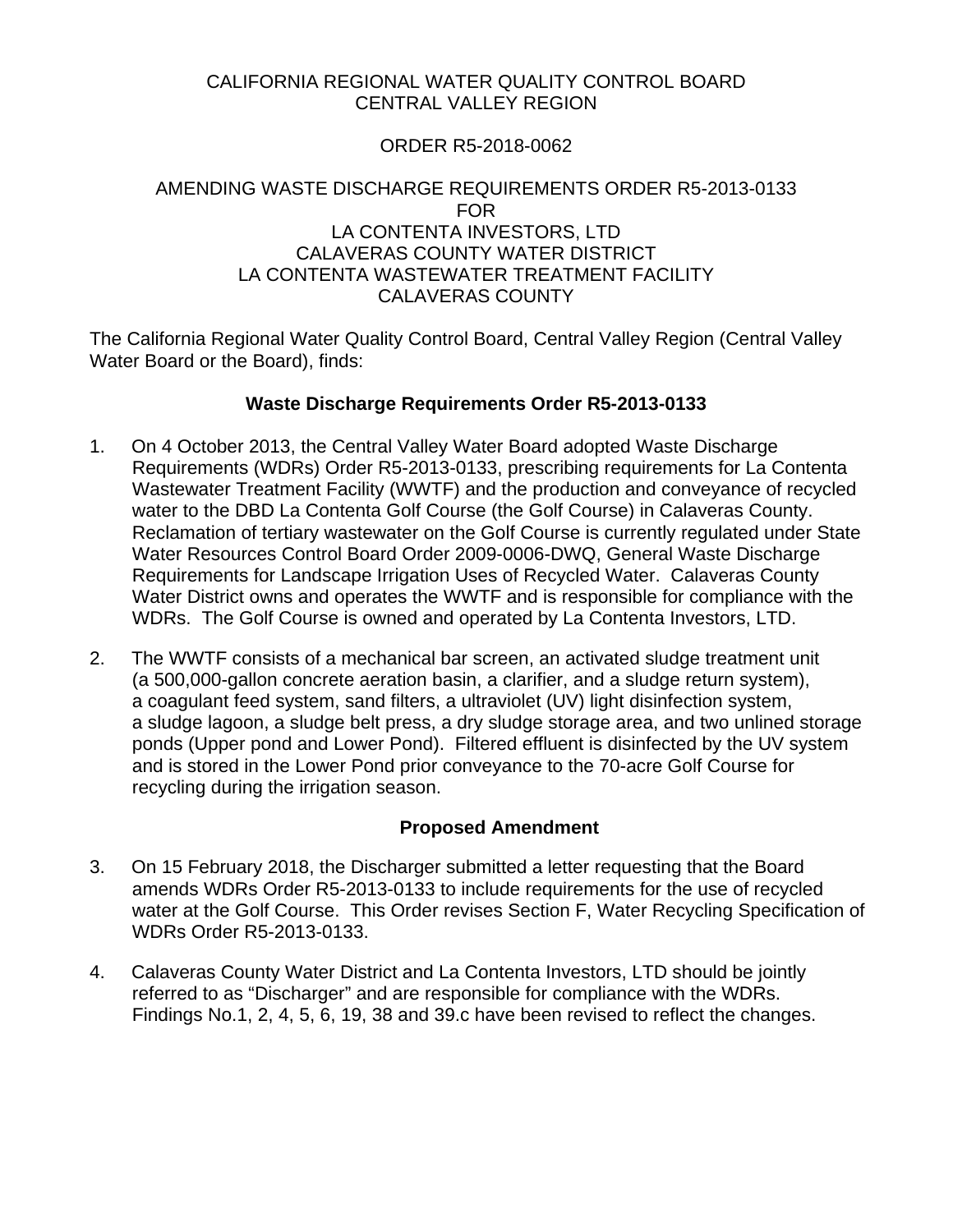ORDER R5-2018-0062 2 AMENDING WASTE DISCHARGE REQUIREMENTS ORDER R5-2013-0133 LA CONTENTA INVESTORS, LTD CALAVERAS COUNTY WATER DISTRICT LA CONTENTA WASTEWATER TREATMENT FACILITY CALAVERAS COUNTY

5. Recycled water use at the Golf Course will no longer be regulated under the General Order 2009-0006-DWQ and the Notice of Applicability with General Permit Enrollee No. 2009-0006-DWQ-002 will be rescinded by the State Water Resources Control Board.

### **Public Notice**

- 6. The Central Valley Water Board has notified the Discharger and interested agencies and persons of its intent to amend waste discharge requirements for this discharge and has provided them with an opportunity for a public hearing and an opportunity to submit their written views and recommendations.
- 7. The Central Valley Water Board, in a public meeting, heard, and considered all comments pertaining to the discharge.

**IT IS HEREBY ORDERED** that Order R5-2013-0133 is amended solely to include requirements for the use of recycled water at the Golf Course. Pursuant to Water Code sections 13263 and 13267, the Discharger, its agents, successors and assigns, in order to meet the provisions contained in Division 7 of the Water Code and regulations adopted thereunder, shall comply with amended Order R5-2013-0133 as follows:

- 1. Calaveras County Water District and La Contenta Investors, LTD are jointly referred to as "Discharger" and are responsible for compliance with the WDRs.
- 2. Finding No.1 is revised as: On 1 April 2013, Calaveras County Water District submitted a Report of Waste Discharge (RWD) to update Waste Discharge Requirements (WDRs) for the La Contenta Wastewater Treatment Facility (WWTF).
- 3. Finding No.2 is revised as: Calaveras County Water District owns and operates the WWTF.
- 4. Finding No.4 is revised as: WDRs Order R5-2002-0222, adopted by the Central Valley Water Board on 6 December 2002, prescribes requirements for the WWTF and the use of recycled water at the La Contenta Golf Course (the Golf Course). The Golf Course is owned and operated by La Contenta Investors. Calaveras County Water District and La Contenta Investors, LTD should be jointly referred to as "Discharger" and are responsible for compliance with the WDRs. WDRs Order R5-2002-0222 allows a monthly average dry weather influent flow (ADWF) of 0.15 million gallons per day (MGD). The Discharger requested to increase the ADWF limit to 0.20 MGD.
- 5. Finding No. 5 is revised as: After WDRs Order R5-2002-0222 was adopted, improvements and changes were made to the facility and operations, including: a. The storage capacity of one effluent storage pond (the Lower Pond) was increased from 23 to 172 acre-foot (ac-ft) in 2005; b. The chorine disinfection system was replaced with an ultra violet (UV) light disinfection system in 2009; c. An additional sand filter was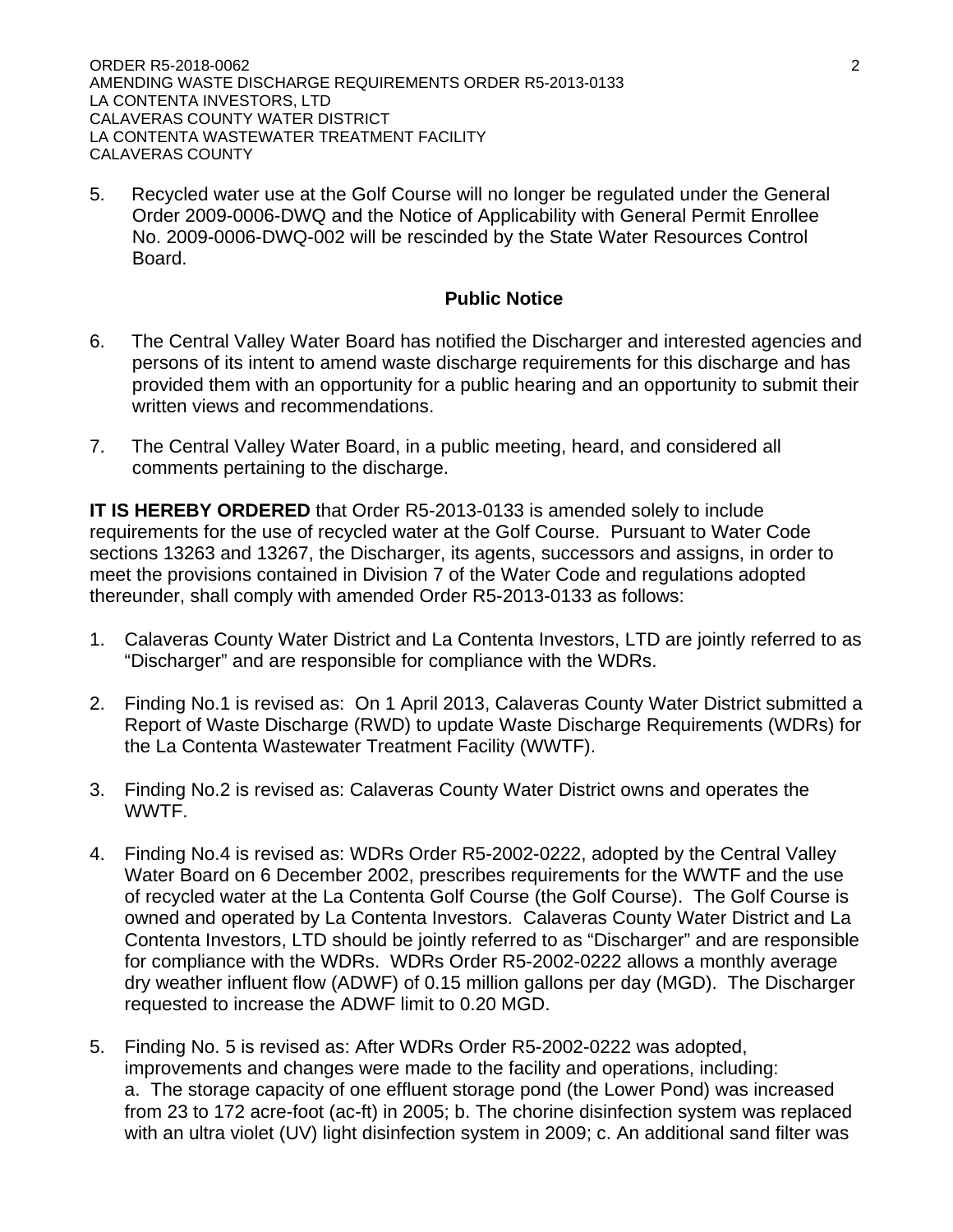ORDER R5-2018-0062 3 AMENDING WASTE DISCHARGE REQUIREMENTS ORDER R5-2013-0133 LA CONTENTA INVESTORS, LTD CALAVERAS COUNTY WATER DISTRICT LA CONTENTA WASTEWATER TREATMENT FACILITY CALAVERAS COUNTY

installed; and d. The use of recycled water at the Golf Course became regulated under State Water Resources Control Board Order 2009-0006-DWQ, *General Waste Discharge Requirements for Landscape Irrigation Uses of Recycled Water*.

- 6. Finding No.6 is revised as: On 15 February 2018, the Discharger submitted a letter requesting that the Central Valley Water Board amend WDRs Order R5-2013-0133 to incorporate requirements for the use of recycled water at the Golf Course. Recycled water use at the Golf Course will no longer be regulated under the General Order 2009-0006-DWQ and the Notice of Applicability with General Permit Enrollee No. 2009-0006-DWQ-002 will be rescinded by the State Water Resources Control Board.
- 7. Finding No. 19 is revised as: The WWTF site elevations range from 650 to 800 feet mean sea level. All areas of the WWTF are outside of the 100-year flood zone.
- 8. Finding No. 38 is revised as: The Discharger has been monitoring groundwater quality at the WWTF site since 2004. Based on the data available, it is not possible to determine pre-1968 groundwater quality. Therefore, determination of compliance with Resolution 68-16 for this facility is based on groundwater quality data since 2004.
- 9. Finding No.39.c is revised as:
	- b. Nitrate. For nutrients such as nitrate, the potential for degradation depends not only on the quality of the treated effluent, but on the ability of the vadose zone below the effluent storage ponds to provide an environment conducive to nitrification and denitrification, which converts the effluent nitrogen to nitrate and the nitrate to nitrogen gas before it reaches the water table. The groundwater average nitrate nitrogen concentrations in all monitoring wells are less than the primary MCL of 10 mg/L for nitrate nitrogen, which is the Basin Plan's Water Quality Objective. The current effluent average nitrate nitrogen concentration of 21 mg/L is greater than the primary MCL for nitrate nitrogen. However, the total nitrogen loading rate for the Golf Course is approximately 200 pounds per acre per year, which is less than the plant demand for grasses. Therefore, recycled water use at the Golf Course is not likely to cause additional degradation with nitrate. It is appropriate to set an effluent limit of 22 mg/L for total nitrogen as an annual average to prevent further groundwater degradation. The Discharger is able to comply with this limit. This Order sets a groundwater limit of 10 mg/L for nitrate as nitrogen.
- 10. Section F, Water Recycling Specification shall be revised as follows:
	- 1) For the purpose of this Order, "use area" means an area with defined boundaries where recycled water is used or discharged.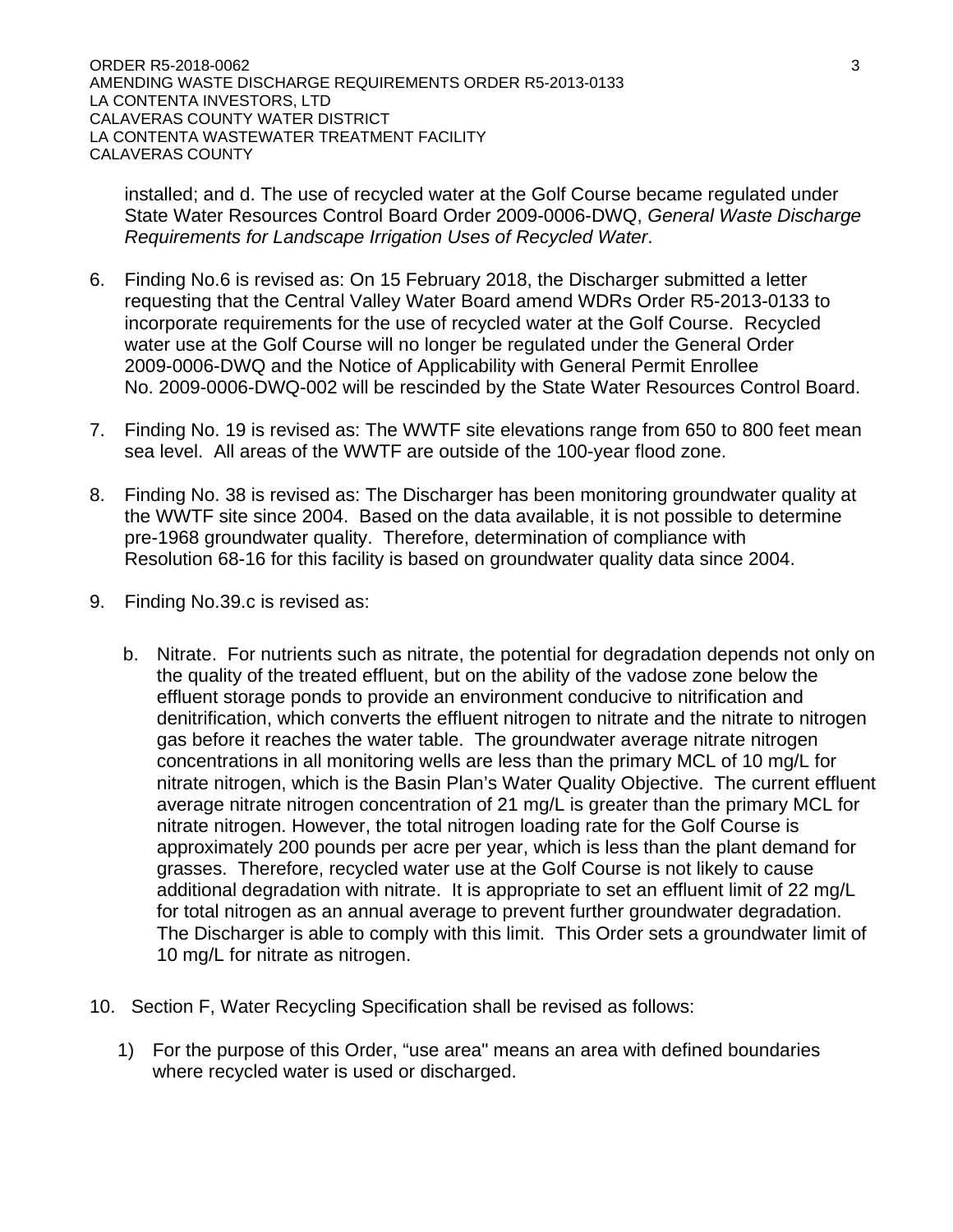- 2) Notwithstanding the following requirements, the production, distribution, and use of recycled water shall conform to an Engineering Report prepared pursuant to Title 22, section 60323 and approved by the Division of Drinking Water.
- 3) The recycled water shall be at least disinfected tertiary 2.2 recycled water as defined in Title 22, section 60301.
- 4) Recycled water shall be used in compliance with Title 22, section 60304. Specifically, uses of recycled water shall be limited to those set forth in Title 22, section(s) 60304(a).
- 5) Tailwater runoff and spray of recycled water shall not be discharged outside of the use areas except in minor, incidental amounts that cannot reasonably be eliminated by implementation and good maintenance of best management practices.
- 6) Application rates of recycled water to the use area shall be reasonable and shall consider soil, climate, and plant demand. In addition, application of recycled water and use of fertilizers shall be at a rate that takes into consideration nutrient levels in recycled water and nutrient demand by plants. As a means of discerning compliance with this requirement:
	- a. Crops or landscape vegetation shall be grown on the use areas, and cropping activities shall be sufficient to take up the nitrogen applied, including any fertilizers and manure.
	- b. Hydraulic loading of recycled water and supplemental irrigation water (if any) shall be managed to:
		- i. Provide water only when water is needed and in amounts consistent with that need;
		- ii. Maximize crop nutrient uptake;
		- iii. Maximize breakdown of organic waste constituents in the root zone; and
		- iv. Minimize the percolation of waste constituents below the root zone.

The Board recognizes that some leaching of salts is necessary to manage salt in the root zone of crops for production. Leaching shall be managed to minimize degradation of groundwater, maintain compliance with the groundwater limitations of this Order, and prevent pollution.

7) The Discharger shall conduct periodic inspections of the recycled water use areas to determine compliance with the requirements of this Order. If an inspection reveals noncompliance or threat of noncompliance with this Order, the Discharger shall temporarily stop recycled water use immediately and implement corrective actions to ensure compliance with this Order.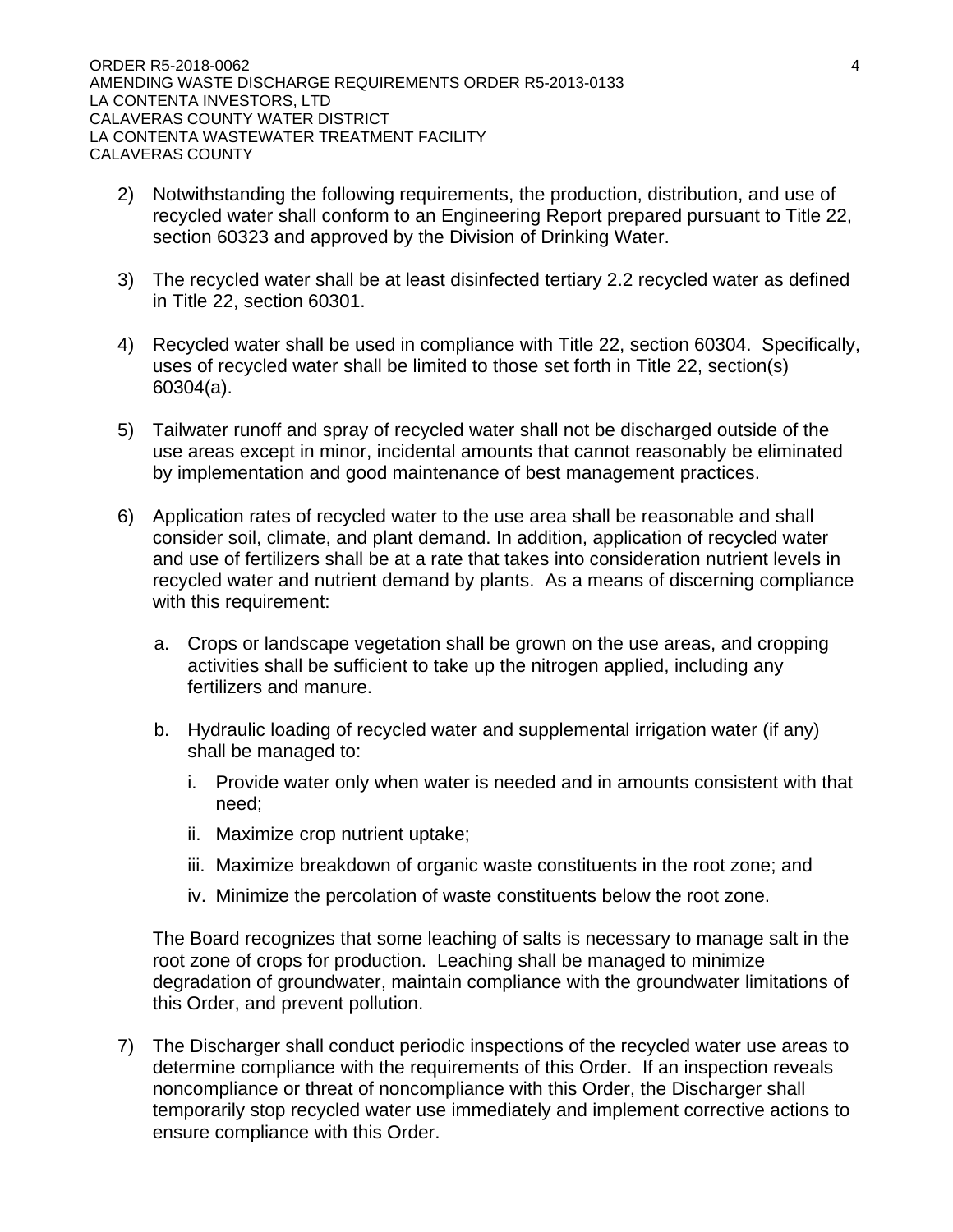- 8) Use areas where public access is allowed shall be managed to avoid public contact with recycled water.
- 9) Discharge to the use areas shall not be performed during rainfall or when the ground is saturated.
- 10) The irrigation with recycled water shall be managed to minimize erosion within the use areas.
- 11) The use areas shall be managed to prevent breeding of mosquitoes or other vectors.
- 12) Use areas and recycled water impoundments shall be designed, maintained, and operated to comply with the following setback requirements:

| <b>Setback Definition</b>                                               | <b>Minimum Irrigation Setback</b><br>(feet) |
|-------------------------------------------------------------------------|---------------------------------------------|
| Edge of use area to domestic water supply<br>well                       | 50 <sup>1</sup>                             |
| Toe of recycled water impoundment berm to<br>domestic water supply well | 100                                         |

 $1$  Except as allowed pursuant to Water Recycling Specification F.13 below.

- 13) Irrigation with disinfected tertiary recycled water shall not take place within 50 feet of any domestic water supply well unless all of the following conditions have been met and the State Water Resources Control Board Division of Drinking Water (DDW) has approved a variance pursuant to Title 22, section 60310(a):
	- a. A geological investigation demonstrates that an aquitard exists at the well between the uppermost aquifer being drawn from the ground and the surface.
	- b. The well contains an annular seal that extends from the surface into the aquitard.
	- c. The well is housed to prevent any recycled water spray from coming into contact with the wellhead facilities.
	- d. The ground surface immediately around the wellhead is contoured to allow surface water to drain away from the well.
	- e. The owner of the well approves of the elimination of the buffer zone requirement.
- 14) Spray irrigation with recycled water is prohibited when wind speed (including gusts) exceeds 30 mph.
- 15) Spray, mist, or runoff shall not enter dwellings, designated outdoor eating areas, or food handling facilities.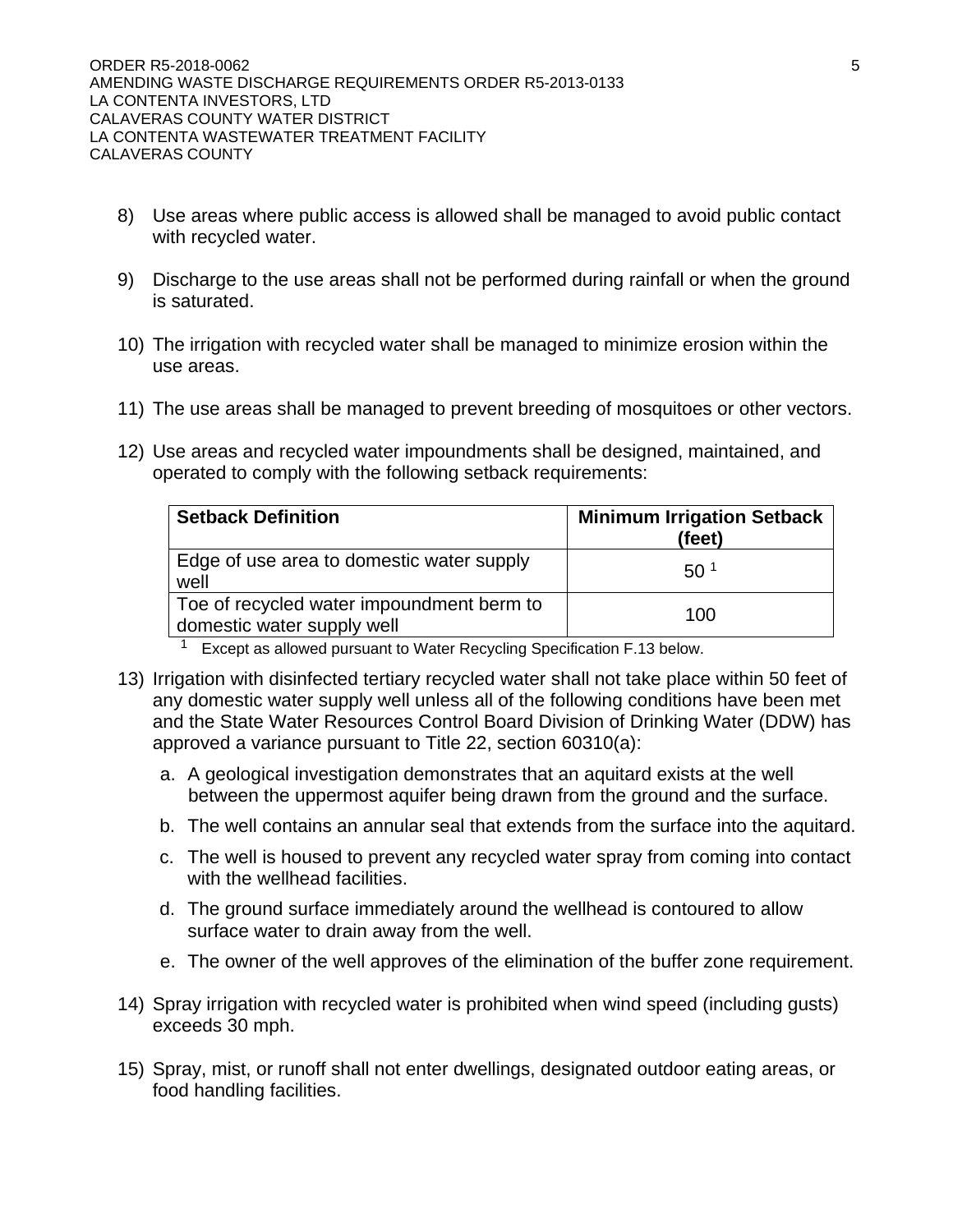- 16) Drinking water fountains shall be protected against contact with recycled water spray, mist, or runoff.
- 17) Public contact with recycled water shall be controlled using fences, signs, and other appropriate means.
- 18) Use areas that are accessible to the public shall be posted with signs that are visible to the public and no less than four inches high by eight inches wide. Signs shall be placed at all areas of public access and around the perimeter of all use areas and at above-ground portions of recycled water conveyances to alert the public of the use of recycled water. All signs shall display an international symbol that shall include the following wording:

#### **"RECYCLED WATER – DO NOT DRINK" "AGUA DE DESPERDICIO RECLAMADA – NO TOME"**

Alternative language will be considered by the Executive Officer if approved by DDW.

- 19) All recycling equipment, pumps, piping, valves, and outlets shall be marked to differentiate them from potable water facilities. Quick couplers, if used, shall be different than those used in potable water systems.
- 20) Recycled water controllers, valves, and similar appurtenances shall be equipped with removable handles or locking mechanisms to prevent public access or tampering.
- 21) Hose bibs and unlocked valves, if used, shall not be accessible to the public.
- 22) No physical connection shall exist between recycled water piping and any potable water supply system (including domestic wells), or between recycled water piping and any irrigation well that does not have an approved air gap or reduced pressure principle device.
- 23) Horizontal and vertical separation between pipelines transporting recycled water and those transporting potable water shall comply with Title 22, section 64572, except to the extent that DDW has specifically approved a variance.
- 24) No physical connection shall be made or allowed to exist between any recycled water system and any separate system conveying potable water or auxiliary water source system.
- 25) A public water supply shall not be used as backup or supplemental source of water for a recycled water system unless the connection between the two systems is protected by an air gap separation which complies with the requirements of California Code of Regulations, title 17, sections 7602(a) and 7603(a).